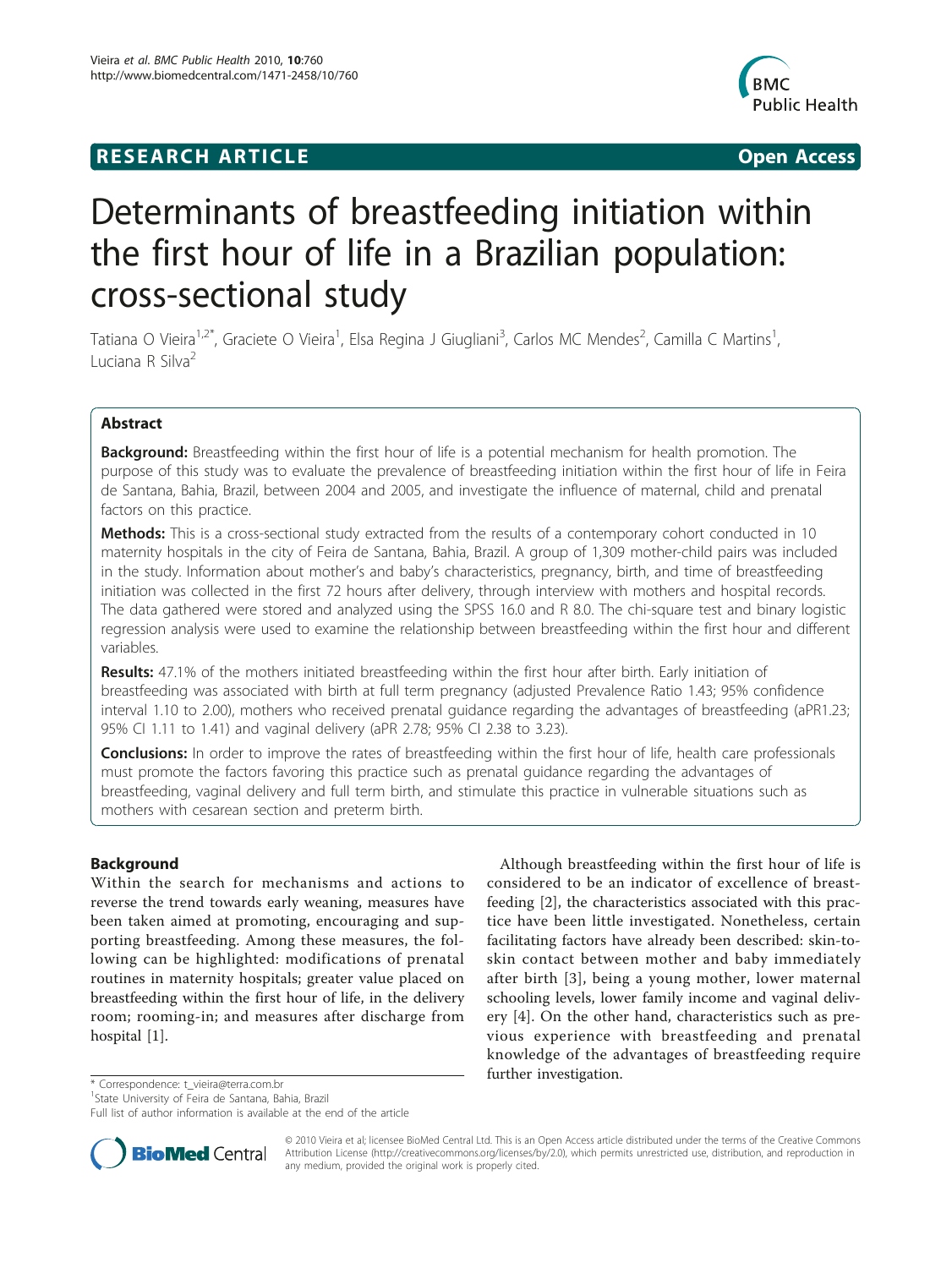A study conducted in 2001 in the city of Feira de Santana, Brazil, demonstrated that the prevalence of breastfeeding initiation within the first hour of life was 52.2%. However, the study did not state the factors associated with this practice [\[5](#page-5-0)].

Within this context, the purpose of the present study was to investigate the prevalence of breastfeeding initiation within the first hour of life in Feira de Santana, Brazil, between 2004 and 2005, and investigate the influence of maternal, child and prenatal factors on this practice. Another aim of the study was to investigate the prevalence of breastfeeding within the first hour of life, in relation to mother, child and prenatal care characteristics.

## Method

### Study Design

This is a cross-sectional study extracted from the results of a contemporary cohort of live births conducted in all 10 public and private maternity hospitals in the city of Feira de Santana, Bahia, Brazil.

### Sample size

All mothers delivering in any hospital in the city of Feira de Santana between 2004 and 2005 and their babies were eligible for the study. In a similar study conducted in Brazil in 2003, 35% of children were breastfed in the first hour after delivery [[4\]](#page-5-0). It was estimated that there would be around 10,177 deliveries during 2004. We estimated the sample size for this project using the following parameters: 95% for the confidence level; 10,177 for the population size; 0.35 for the estimated true proportion; and +/- 0.03 as Confidence limits. Thus, the sample size required was 887. Data from 1,309 mother-child pairs were gathered.

### Variables

Information about mother's and baby's characteristics, pregnancy, birth, and time of breastfeeding initiation was collected in the first 72 hours after delivery, through interview with mothers and hospital records. The following data were collected: birth weight (low birth weight was considered to be <2,500 g) and gestational age at birth (premature if <37 weeks); mother's age on delivery (young mother was considered to be <20 years), educational level; parity (first-time mother or multiparity); previous experience with breastfeeding; prenatal breastfeeding class; prenatal guidance regarding the advantages of breastfeeding (not necessarily advantages of breastfeeding within the first hour of life); monthly family income (presented as unit of U.S. dollars, equivalent to two Brazilian minimum wage, classified as less than or greater than US\$346.80); method of delivery (vaginal or cesarean/forceps delivery) and the timing of the breastfeeding initiation, according to mother information, which was expressed as a categorical variable using the first hour after birth as the cutoff point.

#### Statistical Analysis

This study used the data from the questionnaires applied in the hospital. Data were typed twice and EpiData Entry software was used for validation of the typing. The data were analyzed using the Statistical Package for the Social Sciences for Windows version 16.0 software (Chigago, II, USA) and the R 8.0 statistical software.

Data descriptions and analyses were based on the outcome sample of 1,309 mother/child pairs. The sample was described using frequencies. On bivariate analysis, the measure of association used was the prevalence ratio with a 95% confidence interval. Then, multivariate analysis were done through logistic regression. Initially, the association of each independent variable with the dependent variable was tested through logistic regression and those with a  $p$  value of 25% or lower passed to the second stage, then a model was constructed with the variables selected on the previous stage using backward selection and a level of significance of 0.17. On the final stage, the variables kept on the second stage were placed together on the model, using the backward selection and a level of significance of 0.05, thus determining the logistic regression coefficients, prevalence ratio and their 95% confidence intervals. The fit of the model was verified with the Hosmer-Lameshow test and residual analysis was also performed. A generalized linear model with a logarithmic link function and binomial distribution for the residual (GLM log-binomial) was used. The method provides a good approximation of variance estimates [\[6,7](#page-5-0)].

The research protocol observed the rules on research involving human subjects (CNS Resolution 196/96) [\[8](#page-5-0)], it was in compliance with the Helsinki Declaration, and it was approved by the Human Subjects Ethics Committee (institutional review board) of the State University of Feira de Santana, Bahia, Brazil (N° 092/2008). All women gave informed consent.

### Results

### Study population and prevalence of breastfeeding initiation within the first hour of life

Forty-seven percent (616/1,309) of the newborns were breastfed within one hour from birth. Among the infants, 46.7% were female (611/1,309), 1,246 had a birth weight greater than 2,500 g (95.2%) and 4.8% were premature (63/1,309).

Among the mothers, about half was first-time mothers (50.2%); 48.3% had previous experience with breastfeeding; 19.3% were less than 20 years old; and only 1,262/ 1,309 answered about prenatal breastfeeding class. The others characteristics are presented in the Table [1.](#page-2-0)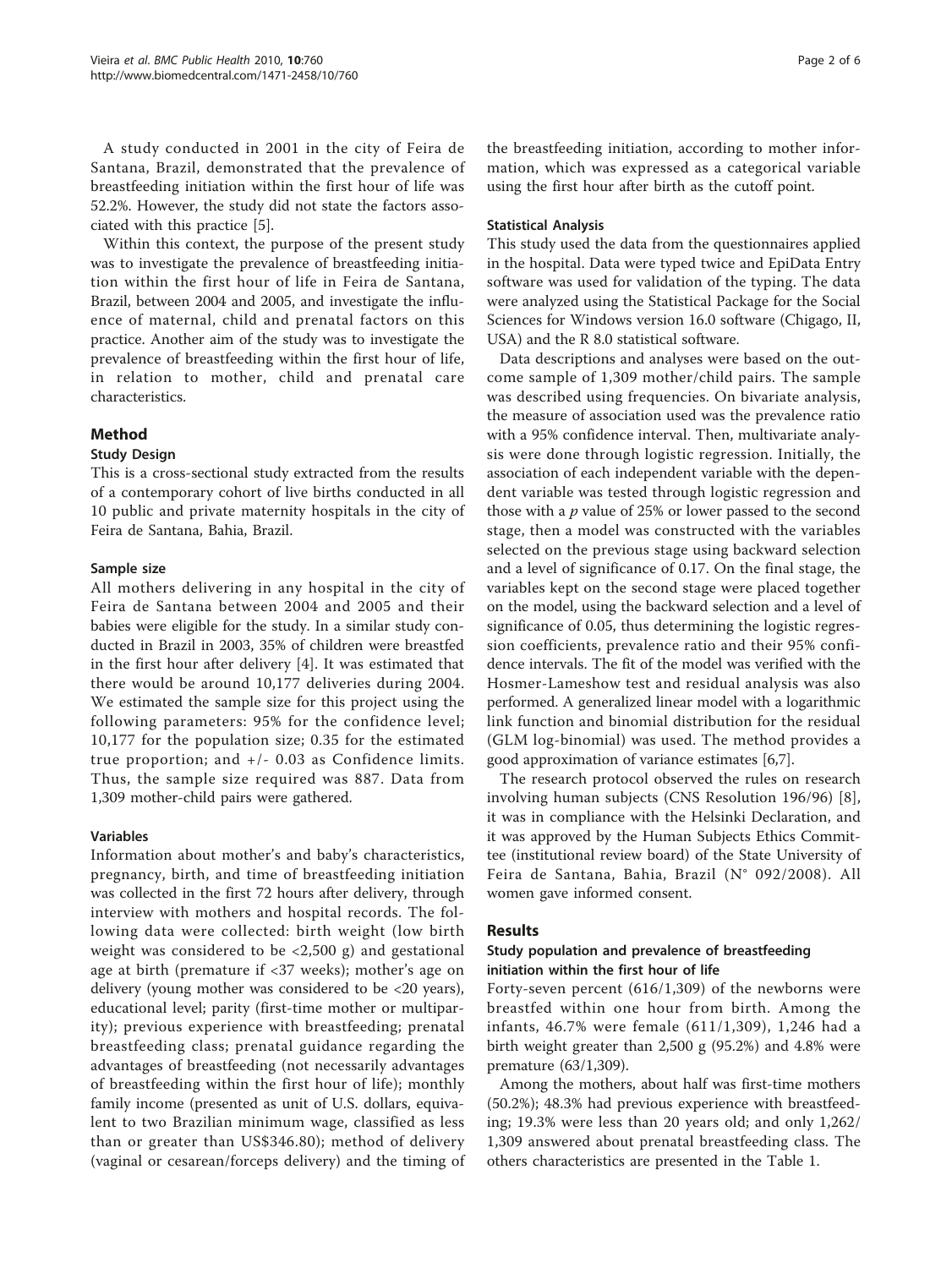<span id="page-2-0"></span>Table 1 Description of socio-economic, demographic and pre-natal characteristics

| <b>Variables</b>                                                   | N   | $\%$     |
|--------------------------------------------------------------------|-----|----------|
| Prenatal breastfeeding class (1,262)                               |     |          |
| Yes                                                                |     | 337 26.7 |
| No                                                                 |     | 925 73.3 |
| Maternal educational level (1,309)                                 |     |          |
| >4 years of study                                                  | 816 | -623     |
| $\leq$ 4 years of study                                            |     | 493 37.7 |
| Montly family income (1,309)                                       |     |          |
| ≥2 minimum wage (greater than US\$346.80)                          |     | 604 46.1 |
| <2 minimum wage (less than US\$346.80)                             |     | 705 53.9 |
| Prenatal guidance regarding advantages of<br>breastfeeding (1,309) |     |          |
| Yes                                                                | 829 | 63.3     |
| No                                                                 |     | 480 367  |
| Method of delivery (1,309)                                         |     |          |
| Vaginal                                                            | 731 | 558      |
| Cesarean or forceps                                                |     | 578 44.2 |

## Influence of the characteristics of the mother, child and prenatal care

Bivariate analysis showed a significantly lower rate of breastfeeding in the first hour after delivery among mothers older than 20 years, with higher educational level and monthly family income bigger than two minimum wage. The women who were more likely to initiate breastfeeding during the first hour after birth had prenatal guidance regarding the advantages of breastfeeding and had vaginal delivery (Table [2\)](#page-3-0).

The results of the multivariate analysis revealed three factors associated with breastfeeding initiation within the first hour of life: mothers who received prenatal guidance regarding the advantages of breastfeeding; vaginal delivery; and full term pregnancy (Table [3](#page-3-0)).

### **Discussion**

### Study population and prevalence of breastfeeding initiation within the first hour of life

The prevalence of breastfeeding initiation within the first hour of life in Feira de Santana, Bahia, Brazil in this study was 47.1%. This is considered "low" according to the classification of the World Health Organization. This prevalence was lower than the values published in a recent survey about breastfeeding prevalence, conducted in the Brazilian state capitals and the Federal District by the Ministry of Health, which showed a rate of breastfeeding within the first hour of life of 67.7% [\[2](#page-5-0)]. It was also lower than the percentage found in the survey carried out in Feira de Santana in 2001 (52.2%), in which the same methodology as in the Ministry of Health survey was used, i.e. a cross-sectional design [\[5\]](#page-5-0).

However, it is important to note that the data from the present and previous studies are not perfectly comparable, since they were obtained using different methodologies. The present study was a cross-sectional study extracted from the results of a cohort of live births in which the information on breastfeeding was gathered directly from the mothers within the first 72 hours after delivery. In the cross-sectional study carried out by the Ministry of Health the information on time of breastfeeding initiation was gathered at an interview with mothers of children less than one year of age, 71.3% of them having more than three months old [[2](#page-5-0)]. This implies a possible recall bias, which could have overestimated the results. In addition, in Brazil a series of governmental and non-governmental initiatives aimed at promoting breastfeeding within the first hour of life has been implemented, including many activities in the 2007 World Breastfeeding Week, which central topic was promotion of early initiation of breastfeeding This would certainly have generated positive attitudes and activities that may have contributed towards increased levels of this practice over the last few years. It is worth emphasizing that the children in the present survey were born in the years 2004 and 2005.

In this sense, the percentage of breastfeeding within the first hour of life in Feira de Santana was greater than in other studies with similar recall methods that were conducted before the 2007 World Breastfeeding Week. For example, in a study conducted in Rio de Janeiro between 1999 and 2001, only 22.4% of babies born through a vaginal delivery were breastfed within the first hour after birth [[9\]](#page-5-0). In another study, in Pelotas, with births between 2002 and 2003, it was found that 35.5% of the mothers initiated breastfeeding within the first hour after delivery [\[4\]](#page-5-0).

It is also important to draw attention to conceptual differences that, in turn, could have interfered with the results. The prevailing recommendation at the time when the data for the present study were gathered focused on breastfeeding within the first half hour of life, while still in the delivery room [[10\]](#page-5-0). However, from 2006 onwards, the concept was expanded towards giving more value to skin-to-skin contact between newborns and their mothers immediately after birth, for at least an hour or for as long as the mother wished. During this time, mothers are encouraged to recognize the first signs that her baby was ready for breastfeeding [[11](#page-5-0)].

## Influence of the characteristics of the mother, child and prenatal care

In this study, three factors were identified as predictors for breastfeeding within the first hour of life: mothers who received prenatal guidance regarding the advantages of breastfeeding; vaginal delivery; and full term pregnancy.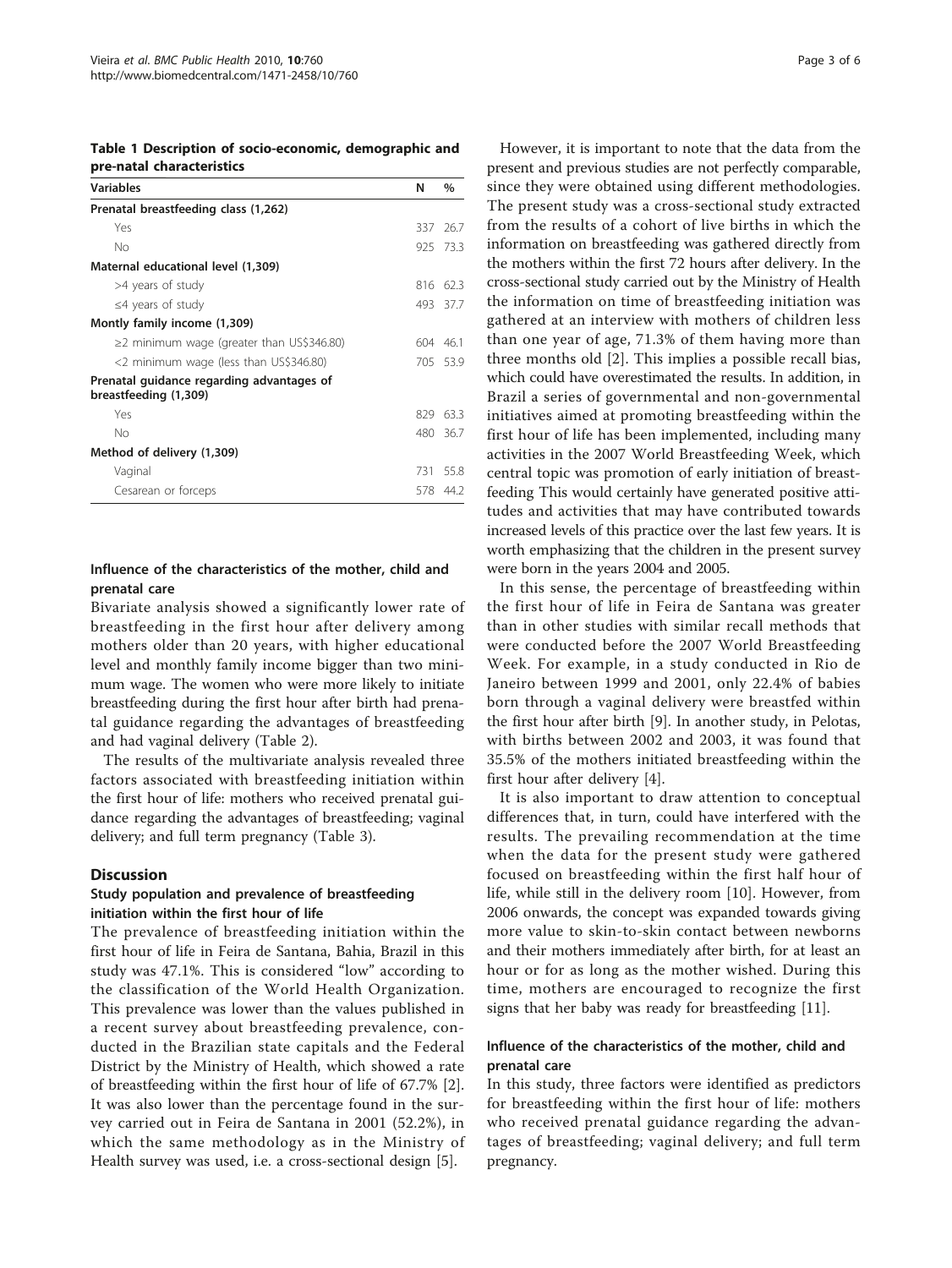| <b>Variables</b>                                            | Breastfeeding within the first hour of life Prevalence Ratio |            | (95% Confidence Interval)   | p       |  |
|-------------------------------------------------------------|--------------------------------------------------------------|------------|-----------------------------|---------|--|
|                                                             | Yes (%)                                                      | No (%)     |                             |         |  |
| <b>Birth weight</b>                                         |                                                              |            |                             |         |  |
| ≥2,500 g                                                    | 593 (47.6)                                                   |            | 653 (52.4) 1.30 (0.94-1.82) | 0.085   |  |
| $< 2,500$ q                                                 | 23 (36.5)                                                    | 40 (63.5)  |                             |         |  |
| Gestational age at birth                                    |                                                              |            |                             |         |  |
| Term                                                        | 592(47.5)                                                    |            | 654 (52.5) 1.25 (0.91-1.72) | 0.144   |  |
| Preterm                                                     | 24 (38.1)                                                    | 39 (61.9)  |                             |         |  |
| Parity                                                      |                                                              |            |                             |         |  |
| Multiparity                                                 | 319 (48.9)                                                   |            | 333 (51.1) 1.08 (0.97-1.21) | 0.180   |  |
| First-time mother                                           | 297 (45.2)                                                   | 360 (54.8) |                             |         |  |
| Mother's previous experience with breastfeeding             |                                                              |            |                             |         |  |
| Present                                                     | 309 (48.9)                                                   |            | 323 (51.1) 1.08 (0.96-1.21) | 0.199   |  |
| Absent                                                      | 307 (45.3)                                                   | 370 (54.7) |                             |         |  |
| Mother's age at delivery                                    |                                                              |            |                             |         |  |
| $\geq$ 20 years                                             | 477 (45.2)                                                   |            | 579 (54.8) 0.82 (0.72-0.94) | 0.005   |  |
| <20 years                                                   | 139 (54.9)                                                   | 114(45.1)  |                             |         |  |
| <b>Maternal educational level</b>                           |                                                              |            |                             |         |  |
| >4 years of study                                           | 360 (44.1)                                                   |            | 456 (55.9) 0.85 (0.76-0.95) | 0.006   |  |
| $\leq$ 4 years of study                                     | 256 (51.9)                                                   | 237 (48.1) |                             |         |  |
| <b>Montly Family income</b>                                 |                                                              |            |                             |         |  |
| $\geq$ 2 minimum waqe                                       | 228 (37.7)                                                   |            | 376 (62.3) 0.69 (0.61-0.78) | < 0.001 |  |
| <2 minimum wage                                             | 388 (55.0)                                                   | 317 (45.0) |                             |         |  |
| Prenatal breastfeeding class                                |                                                              |            |                             |         |  |
| Yes                                                         | 171 (50.7)                                                   |            | 166 (49.3) 1.11 (0.98-1.26) | 0.116   |  |
| No                                                          | 445 (45.8)                                                   | 527 (54.2) |                             |         |  |
| Prenatal guidance regarding the advantages of breastfeeding |                                                              |            |                             |         |  |
| Yes                                                         | 437 (52.7)                                                   |            | 392 (47.3) 1.41 (1.24-1.61) | 0.000   |  |
| <b>No</b>                                                   | 179 (37.3)                                                   | 301 (62.7) |                             |         |  |
| Method of delivery                                          |                                                              |            |                             |         |  |
| Vaginal                                                     | 481 (65.8)                                                   |            | 250 (34.2) 2.82 (2.41-3.30) | < 0.001 |  |

<span id="page-3-0"></span>Table 2 Chi-square bivariate analysis on characteristics associated with breastfeeding initiation in the first hour after birth

With regard to the positive association between prenatal education with guidance on the benefits of breastfeeding and greater prevalence of breastfeeding initiation within the first hour of life, no other studies focusing specifically on the first hour of life were identified. However, divergent results relating to prenatal education and the initiation of breastfeeding have been presented in different studies. A randomized controlled trial carried out by MacArthur et al. [[12](#page-5-0)], in Birmingham showed that guidance and information on the

|        | Table 3 Binary logistic regression analysis on factors associated with breastfeeding initiation in the first hour after |  |  |  |
|--------|-------------------------------------------------------------------------------------------------------------------------|--|--|--|
| birth. |                                                                                                                         |  |  |  |

| <b>Covariables</b>                                          | Adjusted prevalence ratio | 95% confidence interval |
|-------------------------------------------------------------|---------------------------|-------------------------|
| Prenatal guidance regarding the advantages of breastfeeding |                           |                         |
| Yes                                                         | 1.23                      | $1.11 - 1.41$           |
| No                                                          | 1.0                       |                         |
| Method of delivery                                          |                           |                         |
| Vaginal                                                     | 2.78                      | 2.38-3.23               |
| Cesarean/forceps                                            | 1.0                       |                         |
| Gestational age at birth                                    |                           |                         |
| Term                                                        | 1.43                      | $1.10 - 2.00$           |
| Preterm                                                     | 1.0                       |                         |
|                                                             |                           |                         |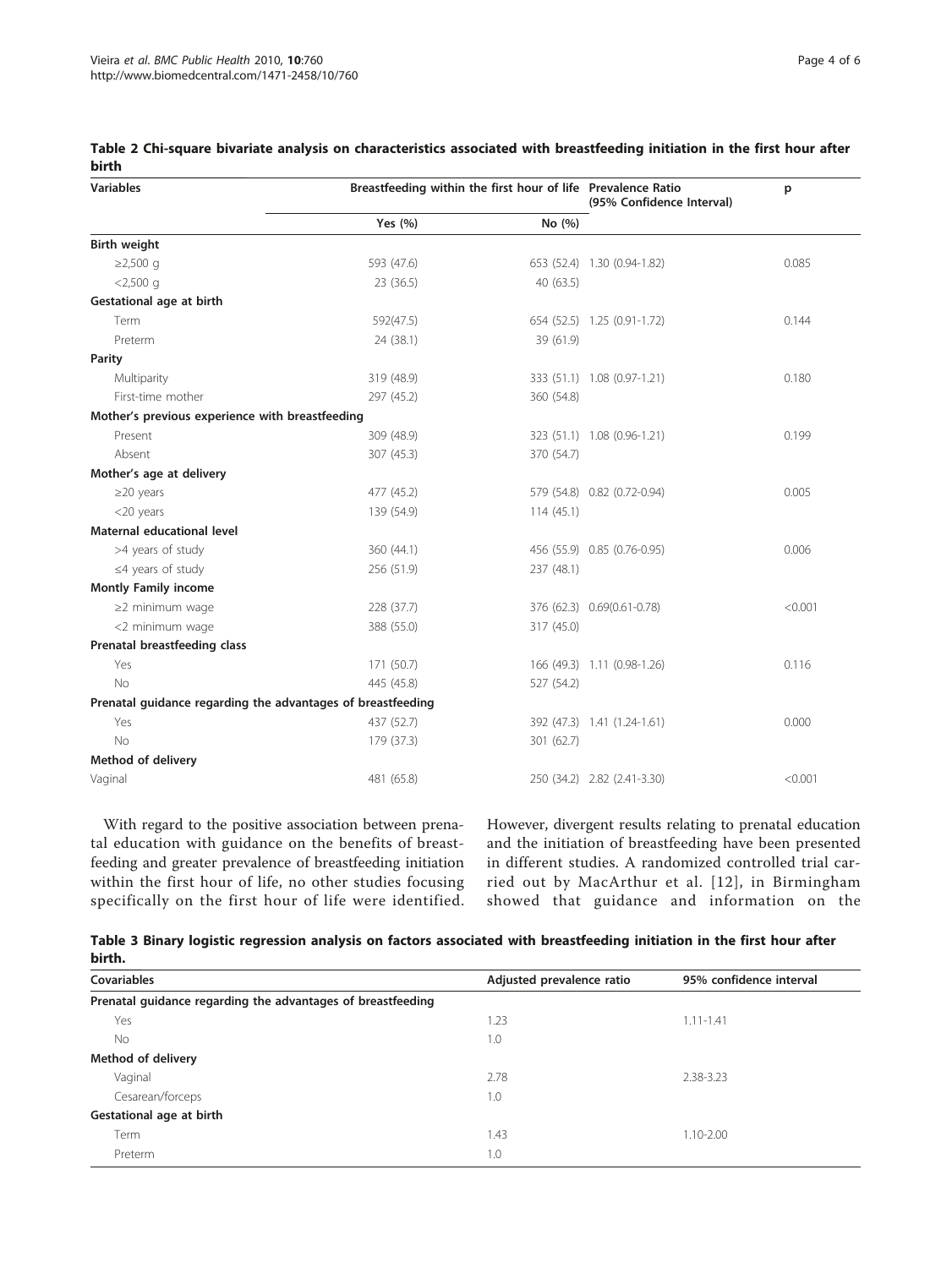advantages of breastfeeding in prenatal follow-up clinics among a needy population of various ethnicities with at least three contacts at different stages of pregnancy, were ineffective for increasing the rate of breastfeeding initiation. On the other hand, Fairbank et al [[13\]](#page-5-0) indicated that implementation of pre- and postnatal support programs, along with prenatal education programs among low-income women, either individually or in small groups, had a positive effect on initiation of breastfeeding. World Health Organization and the United Nations Children's Fund have emphasized that it is important to inform pregnant women about the advantages of breastfeeding during the prenatal period, so that they can make a decision based on facts regarding how to feed their children [\[11](#page-5-0)].

Another risk factor for delaying the first breastfeeding identified in the present study was delivering by a cesarean section. Several studies have confirmed that even with hospital practices with norms and routines favoring breastfeeding, birth by cesarean section is a significant barrier that inhibits breastfeeding within the first hour of life [[9,14](#page-5-0)]. The first point to consider in this respect is the limitation on the mother's ability to touch her baby, if her arms have been restrained during the surgical procedure. Another point is the analgesia for the mother, which may cause disorganized behavior in the newborn and may result in delay and impairment of the first breastfeeding [[15\]](#page-5-0). Children born from deliveries with analgesia suffer interference with regard to spontaneous seeking of the mother's breast after birth. This is shown through lower frequency of finger and hand movements, less touching of the nipple and breast (licking and sucking) and more crying than observed among children whose mothers did not receive analgesia [[16](#page-5-0),[17](#page-5-0)]. Even small doses of narcotic analgesics, when administered between three and one hours before delivery, may impair breastfeeding for hours or days [[18\]](#page-5-0).

A study in a Chinese society, with high rates of cesarean deliveries, showed that this was a risk factor for weaning in the first and third months of life, whereas there was an inverse outcome among children who were breastfed within the first 30 minutes after birth [[19\]](#page-5-0). Brazilian studies have shown that cesarean birth in the city of Pelotas was associated with twice as much risk of non-breastfeeding within the first hour of life [[4\]](#page-5-0). A study carried out in Rio de Janeiro found that visual or physical contact between mother and baby, along with breastfeeding in the delivery room, was less frequent among women who underwent cesarean delivery, and this was reflected in longer time intervals between delivery and the first breastfeeding [[9\]](#page-5-0). Consequently, additional support is needed for women who undergo

cesarean delivery, in order to help them to start breastfeeding as early as possible [\[20](#page-5-0)].

As expected, in the present study premature newborns were less breastfed within the first hour of life than did those born at full term. A cohort study in Pelotas, Brazil, in 2004, showed that 10.8% of newborns were late premature births and, in comparison with the fullterm newborns, they were at greater risk of not being breastfed within the first hour after birth [[21](#page-5-0)]. Likewise, a study in Japan [\[22](#page-5-0)] and another in Massachusetts [[23](#page-5-0)] reported that premature newborns were less likely to receive maternal milk.

It is worth commenting that, depending on birth weight, premature children have peculiarities and specific characteristics related to their own immaturity. These limit the abilities needed for breastfeeding within the first hour of life, such as good coordination of the suction-deglutition-respiration cycle and the breast-seeking reflex [[24\]](#page-5-0). Furthermore, premature newborns spend less time awake and their mothers may have some difficulty in recognizing the signs of hunger.

#### Conclusions

Intervention measures are needed to increase the prevalence of breastfeeding initiation within the first hour of life. These measures should be started during the prenatal period, with the development educational actions that place value on and clarify the advantages of breastfeeding within the first hour of life, thereby arousing the willingness and good intentions among mothers, with regard to placing the baby on the breast immediately after birth. Willingness among healthcare professionals is also needed, with regard to supporting and helping mothers in situations of vulnerability that cause delays in the first breastfeeding, such as occurrences of cesarean delivery and prematurity.

#### Source of funding

This work was supported by grants from the Research Support Foundation of the State of Bahia (FAPESB) and from the Coordination Office for University-level Personnel Advancement (CAPES).

#### Author details

<sup>1</sup>State University of Feira de Santana, Bahia, Brazil. <sup>2</sup>Federal University of Bahia, Bahia, Brazil. <sup>3</sup>Federal University of Rio Grande do Sul, Rio Grande do Sul, Brazil.

#### Authors' contributions

TOV conceived the current study hypothesis, performed the analysis and drafted the paper. GOV conceived the current study hypothesis, designed and conducted the Cohort. ERJG provided statistical guidance and assisted with study design. CMCM provided statistical guidance and contributed in writing the manuscript. CCM contributed in the analysis and writing the manuscript. LRS assisted with study design, supervised the conduct, analysis and the writing of the manuscript. All authors helped to interpret the findings, reviewed and approved the final draft.